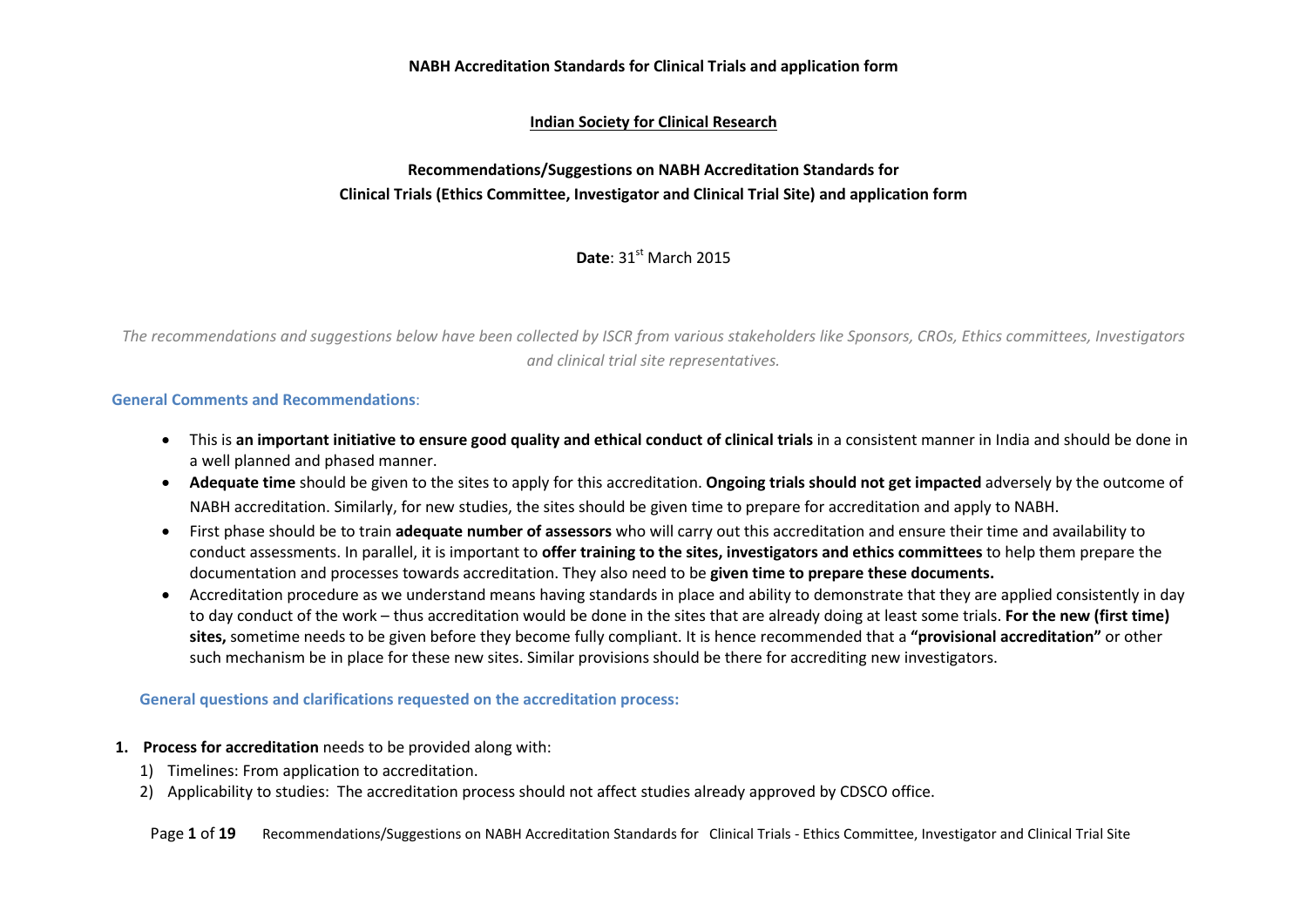- **2.** Once the site is assessed for accreditation and a site has any deficiency, what is the **timeline by when the site can come up with the systems and processes** to comply with the requirements? Ongoing trials should not get impacted.
- **3.** In case the Ethics Committee/Clinical Trial Site/Investigator **fails to qualify the first time, what are the options**? Ongoing trials should not get impacted.
- **4.** There should be a plan in place to **handle an ongoing trial when the NABH certificate expires or is not renewed by the authority or is temporarily suspended.**
- **5. Will NABH support Ethics committees / sites them after the audit** with regards to generation of documents, additional information and so forth. If so, will these be additional expenses or will the same be covered by the audit.
- **6.** Following areas **must be elaborated further in the standards/objective elements**:
	- Serious Adverse Events notification and EC opinion timelines. Section 1 (Accreditation of Ethics committees) talks about SAE receipt and determination of compensation but nothing about AE monitoring and other AE related tasks done by EC.
	- As there is a mandate for clinical trial liability insurance policy that a sponsor should have for a trial, is there any provision to protect the indemnity of site/PI especially for professional negligence while taking part in Clinical trial?
	- Regarding ICH-GCP training to investigators and EC Members Will QCI/NABH enlist the qualifying body or personnel whose certification be accepted as a part of this process?

## **Following are comments for specific sections and objective elements:**

| Page No. | <b>Standard &amp;</b><br>Element | <b>Comment and Rationale</b>                                                                                                               | Proposed change to language (if applicable)                                                                                                                                                     |
|----------|----------------------------------|--------------------------------------------------------------------------------------------------------------------------------------------|-------------------------------------------------------------------------------------------------------------------------------------------------------------------------------------------------|
|          |                                  | <b>Section1: Accreditation of Ethics Committee</b>                                                                                         |                                                                                                                                                                                                 |
|          | Section 1:                       | The change has been suggested in<br>accordance with Indian GCP Guidelines<br>Section 2.4.2.1 Basic Responsibilities of Ethics<br>Committee | Outcome of Section 1 Ethics Committee competently assesses<br>risk and scientific validity of trials ensures a competent review<br>of all ethical aspects of the project proposals received and |

Page 2 of 19 Recommendations/Suggestions on NABH Accreditation Standards for Clinical Trials - Ethics Committee, Investigator and Clinical Trial Site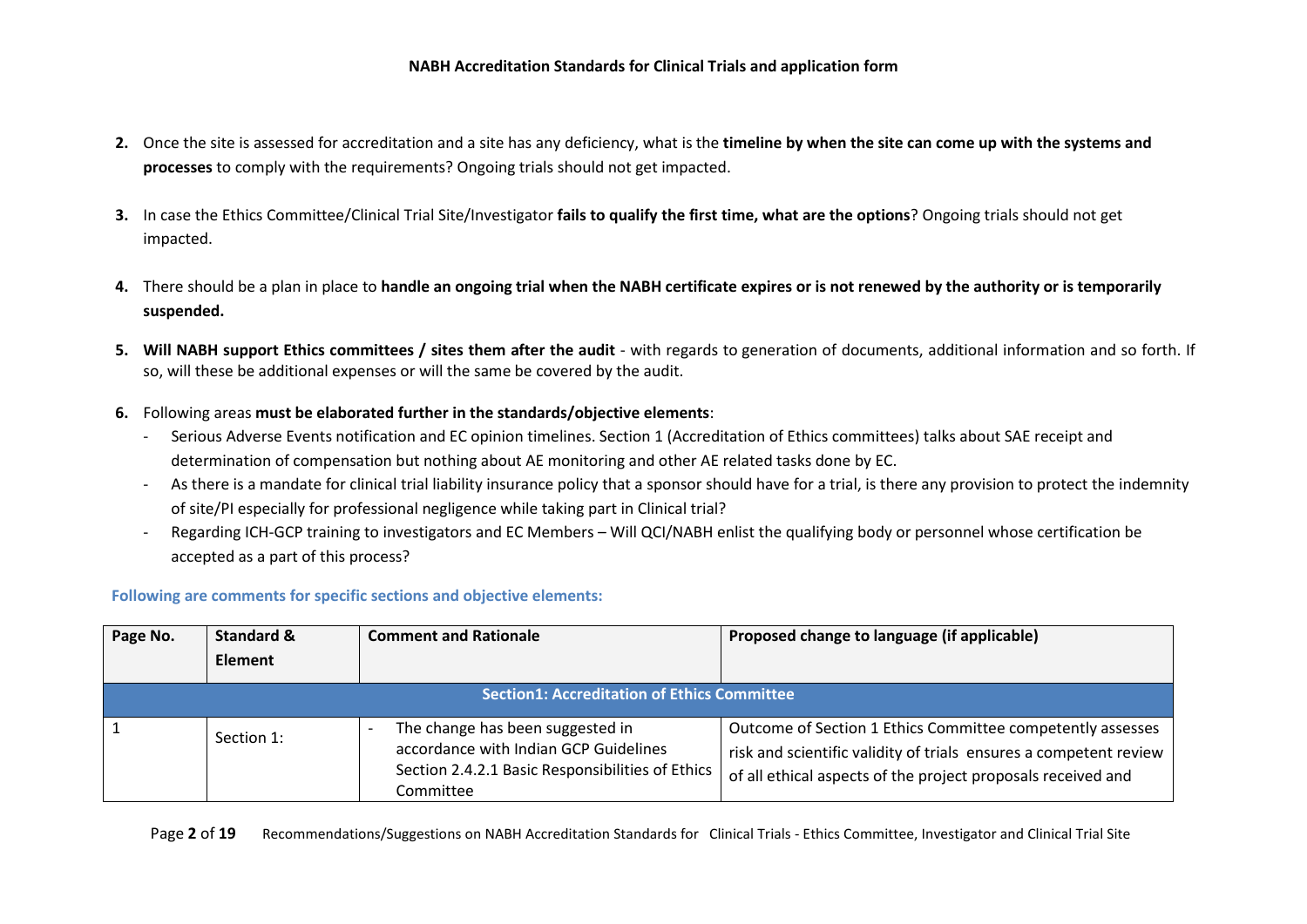## **NABH Accreditation Standards for Clinical Trials and application form**

| Page No.       | <b>Standard &amp;</b> | <b>Comment and Rationale</b>                                                                                                                                                                                                                                                                                                                                                                                                                                      | Proposed change to language (if applicable)                                                                                                                                  |
|----------------|-----------------------|-------------------------------------------------------------------------------------------------------------------------------------------------------------------------------------------------------------------------------------------------------------------------------------------------------------------------------------------------------------------------------------------------------------------------------------------------------------------|------------------------------------------------------------------------------------------------------------------------------------------------------------------------------|
|                | <b>Element</b>        |                                                                                                                                                                                                                                                                                                                                                                                                                                                                   |                                                                                                                                                                              |
|                |                       | Also as per Indian GCP Guidelines Section<br>2.4.2.4. Review Procedures "It should ensure<br>that a scientific evaluation has been<br>completed before ethical review is taken up.<br>The Committee should evaluate the possible<br>risks to the subjects with proper justification,<br>the expected benefits and adequacy of<br>documentation for ensuring privacy,<br>confidentiality and justice issues."                                                      | executes the same free from any bias and influence that could<br>affect their objectivity.                                                                                   |
| $\overline{2}$ | 1.2.1                 | Addition suggested for ease of understanding.                                                                                                                                                                                                                                                                                                                                                                                                                     | 1.2.1 Procedures (SOP on SOPs) shall be in place and well<br>defined for the development, review and revision of SOPs.                                                       |
| 3              | 1.2.2                 | The document indicates that Ethics Committees<br>are required to have separate SOPs for each of<br>the procedures mentioned in the list of<br>mandatory procedures for Ethics Committee.<br>It is recommended to clarify that the Ethics<br>Committee may have one SOP or multiple SOPs<br>covering the procedures listed in the section<br>1.2.2 List of mandatory procedures for Ethics<br>Committee. i.e.<br>Terms of reference for Ethics<br>a.<br>Committees | It might be more practical for Ethics Committees to have one<br>SOP covering all the mandatory procedures rather than have<br>multiple SOPs, one for each of the procedures. |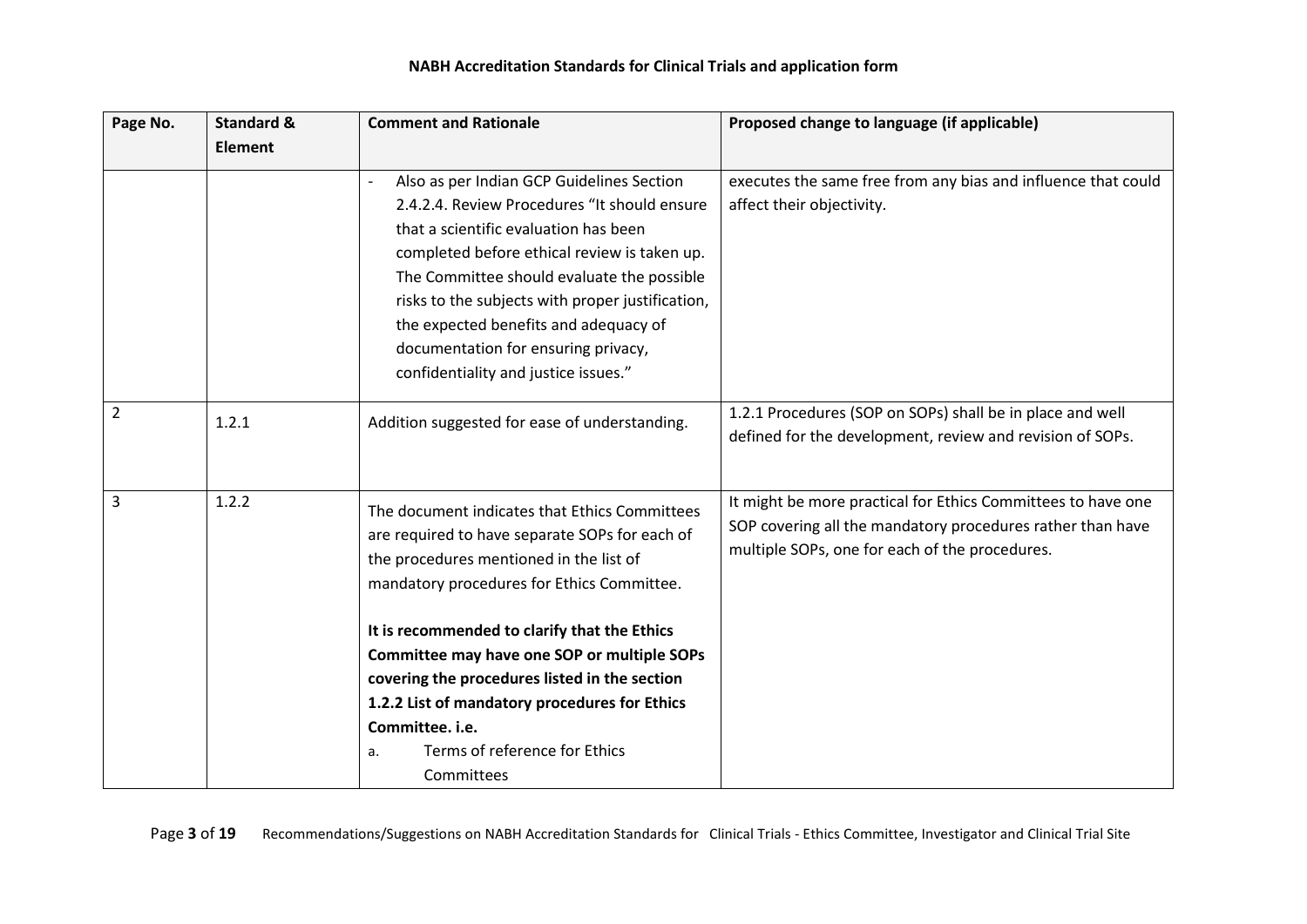| Page No. | <b>Standard &amp;</b><br><b>Element</b> | <b>Comment and Rationale</b>                                                                                                                                                                                              | Proposed change to language (if applicable)                                                                                                                                                                                                                                                                                                                                                                                 |
|----------|-----------------------------------------|---------------------------------------------------------------------------------------------------------------------------------------------------------------------------------------------------------------------------|-----------------------------------------------------------------------------------------------------------------------------------------------------------------------------------------------------------------------------------------------------------------------------------------------------------------------------------------------------------------------------------------------------------------------------|
|          |                                         | <b>Protocol Submission</b><br>b <sub>1</sub><br><b>Ethical Review</b><br>c.<br>Decision making, minutes recording,<br>d.<br>post meeting activities including<br>monitoring<br>Documentation and archiving<br>e.          |                                                                                                                                                                                                                                                                                                                                                                                                                             |
| 4        | $1.2.2$ (d)<br>And<br>1.8               | It is recommended that the sections 1.2.2 (d) and<br>1.8 include the requirement for ECs to document<br>a procedure on how they would monitor<br>compliance to the regulation of video recordings<br>of Informed Consents | Currently it is unclear who monitors compliance to the<br>regulation video recordings of Informed Consents and how is<br>it done.<br>Ethics Committees in their procedures for periodic review<br>and oversight should document this procedure. {Example.<br>annual report by PI, format of report, visit to site for<br>reviwing consent bprocess, compliance to protocol,<br>Handling protocol deviation reported to EC}. |
| 5        | 1.2.2 d. iv                             | Suggest adding the wording 'GCP' as the<br>investigator is expected to conduct the study in<br>accordance with the protocol and GCP.                                                                                      | 1.2.2 d. iv. Procedure for handling issues related to non-<br>compliance, protocol or GCP violation, Serious Breach of<br>protocol and misconduct, negligence, complaints by the<br>participants and other stake holders.                                                                                                                                                                                                   |
| 6        | 1.3.1                                   | Suggest adding the wording 'GCP' as the<br>investigator is expected to conduct the study in<br>accordance with the protocol and GCP.<br>Please clarify what would be the evidence for                                     | Composition shall be multidisciplinary and multisectorial as<br>per applicable rules and regulations and adequate for its<br>functioning.                                                                                                                                                                                                                                                                                   |

Page 4 of 19 Recommendations/Suggestions on NABH Accreditation Standards for Clinical Trials - Ethics Committee, Investigator and Clinical Trial Site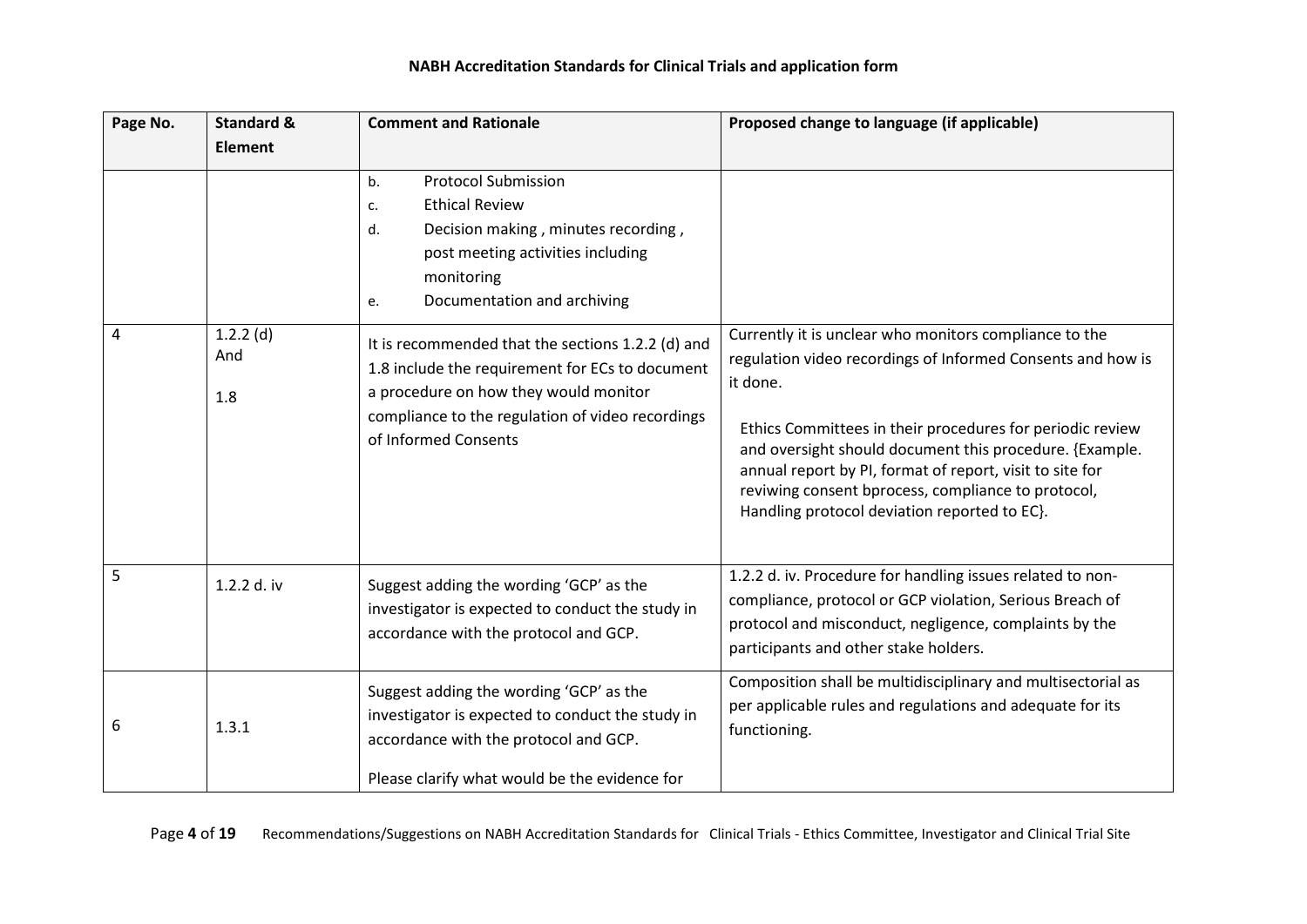| Page No. | <b>Standard &amp;</b> | <b>Comment and Rationale</b>                                                                                                                                                                                                                                                                                                                                                                                                                    | Proposed change to language (if applicable)                                                                                                                                                                                                                                  |
|----------|-----------------------|-------------------------------------------------------------------------------------------------------------------------------------------------------------------------------------------------------------------------------------------------------------------------------------------------------------------------------------------------------------------------------------------------------------------------------------------------|------------------------------------------------------------------------------------------------------------------------------------------------------------------------------------------------------------------------------------------------------------------------------|
|          | <b>Element</b>        |                                                                                                                                                                                                                                                                                                                                                                                                                                                 |                                                                                                                                                                                                                                                                              |
|          |                       | this element.                                                                                                                                                                                                                                                                                                                                                                                                                                   |                                                                                                                                                                                                                                                                              |
|          |                       | Quorum needs to be defined. Example. Many<br>ECs keep a quorum fixed at 5 even if the total no<br>of EC members exceeds 9<br>There is a need to define who can serve as a lay<br>person.                                                                                                                                                                                                                                                        |                                                                                                                                                                                                                                                                              |
| 7        | 1.3.2                 | The invitation to the subject matter expert or<br>representative of vulnerable subjects could be<br>allowed at the best discretion of Ethics<br>Committee.                                                                                                                                                                                                                                                                                      | 1.3.2 Subject experts and representatives of vulnerable<br>subjects shall be invited as required with prior intimation, as<br>deemed necessary by the committee.                                                                                                             |
| 8        | 1.3.5                 | It is important to specify the training<br>requirements on GCP guidelines along with<br>applicable Indian regulations.<br>The regulations may undergo change over a<br>period of time and hence it is important that<br>the EC members undergo refresher training<br>at least annually.<br>Training records should be documented by<br>EC members. What evidence is required to<br>document training? Whose certificate would<br>be acceptable? | 1.3.5 Ethics Committee members shall be trained (initial and<br>ongoing) in applicable rules and regulations, GCP guidelines<br>and Ethics Committee SOPs. The EC members shall undergo<br>refresher training on Indian regulations and GCP guidelines at<br>least annually. |
| 9        | 1.3.6                 | Conflict of interests and confidentiality needs to                                                                                                                                                                                                                                                                                                                                                                                              | 1.3.6 Conflict of interest and confidentiality shall be addressed<br>at the time of composition as well as on an ongoing basis                                                                                                                                               |

Page 5 of 19 Recommendations/Suggestions on NABH Accreditation Standards for Clinical Trials - Ethics Committee, Investigator and Clinical Trial Site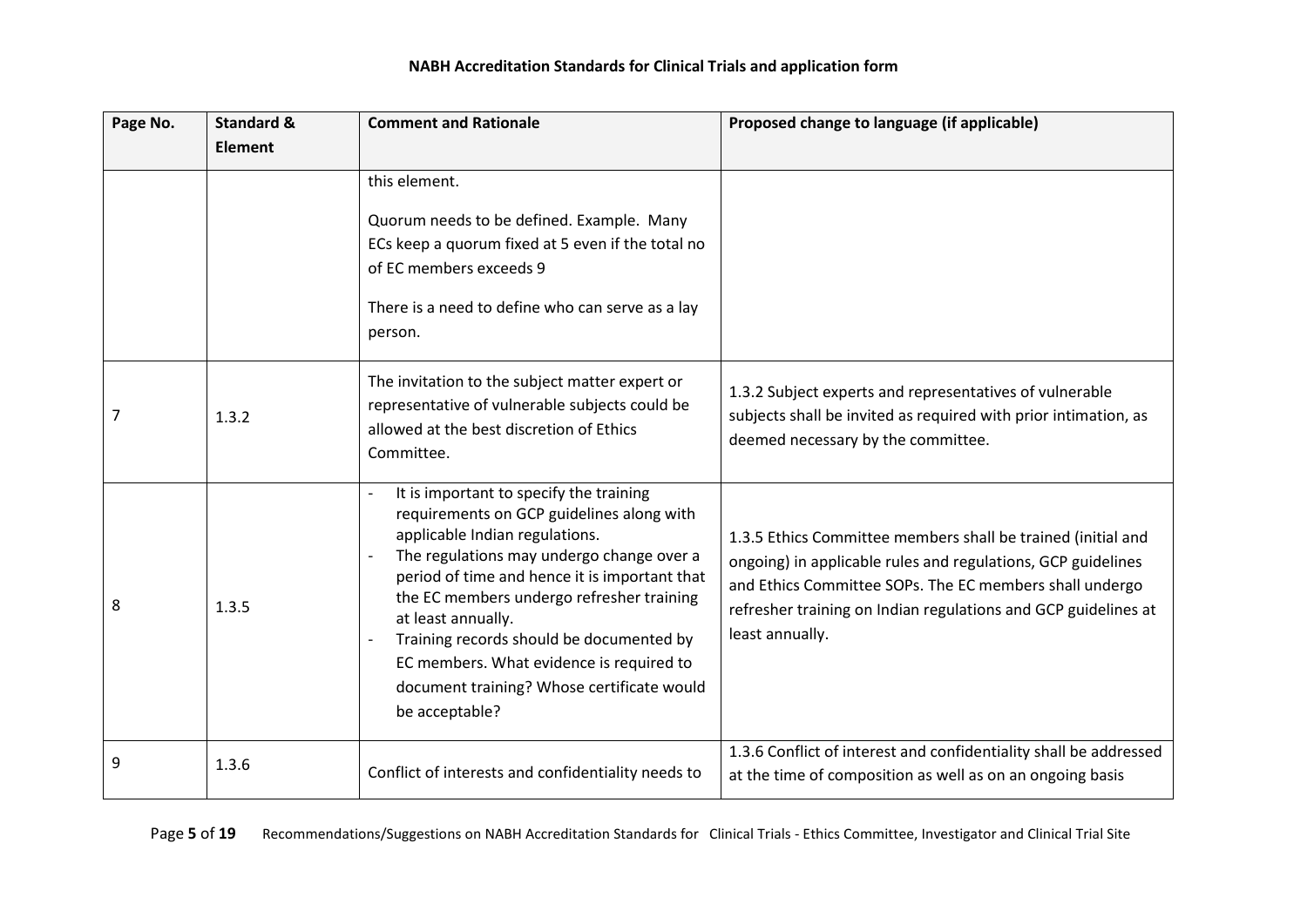| Page No. | <b>Standard &amp;</b> | <b>Comment and Rationale</b>                                                                                                                                                                                                                                                                                                                                                                                            | Proposed change to language (if applicable)                                                                                                                                         |
|----------|-----------------------|-------------------------------------------------------------------------------------------------------------------------------------------------------------------------------------------------------------------------------------------------------------------------------------------------------------------------------------------------------------------------------------------------------------------------|-------------------------------------------------------------------------------------------------------------------------------------------------------------------------------------|
|          | <b>Element</b>        |                                                                                                                                                                                                                                                                                                                                                                                                                         |                                                                                                                                                                                     |
|          |                       | be addressed on an ongoing basis.                                                                                                                                                                                                                                                                                                                                                                                       |                                                                                                                                                                                     |
|          |                       | There is a need to define what would be                                                                                                                                                                                                                                                                                                                                                                                 |                                                                                                                                                                                     |
|          |                       | considered conflict of interest for EC members.                                                                                                                                                                                                                                                                                                                                                                         |                                                                                                                                                                                     |
| 10       | 1.4                   | It is recommended that this section include the<br>requirement for ECs to document a procedure on<br>how they would ensure subject protection. For<br>example:<br>Review of ICF to ensure that it contains the<br>elements required by ICH GCP<br>Periodic monitoring of clinical trials by on-<br>site monitoring.                                                                                                     | The current objective elements described in the accreditation<br>document does not provide details on how EC would ensure<br>subject protection especially for vulnerable subjects. |
| 11       | 1.4.1                 | As per Schedule Y and Indian GCP guidelines<br>the subject's rights and responsibilities will<br>be provided to the potential subject in an<br>informed consent form.<br>Apart from what is mentioned in the ICF,<br>what additional information/documentation<br>is required?<br>Responsibilities of the subject to a certain<br>extent may vary depending on the type of<br>study design, study drug, indication etc. |                                                                                                                                                                                     |
| 12       | 1.4.2                 | ICH GCP does not require a subject to prior<br>intimation before withdrawal.                                                                                                                                                                                                                                                                                                                                            | To align with ICH GCP                                                                                                                                                               |
|          |                       | Trial participants could be requested and not                                                                                                                                                                                                                                                                                                                                                                           |                                                                                                                                                                                     |

Page 6 of 19 Recommendations/Suggestions on NABH Accreditation Standards for Clinical Trials - Ethics Committee, Investigator and Clinical Trial Site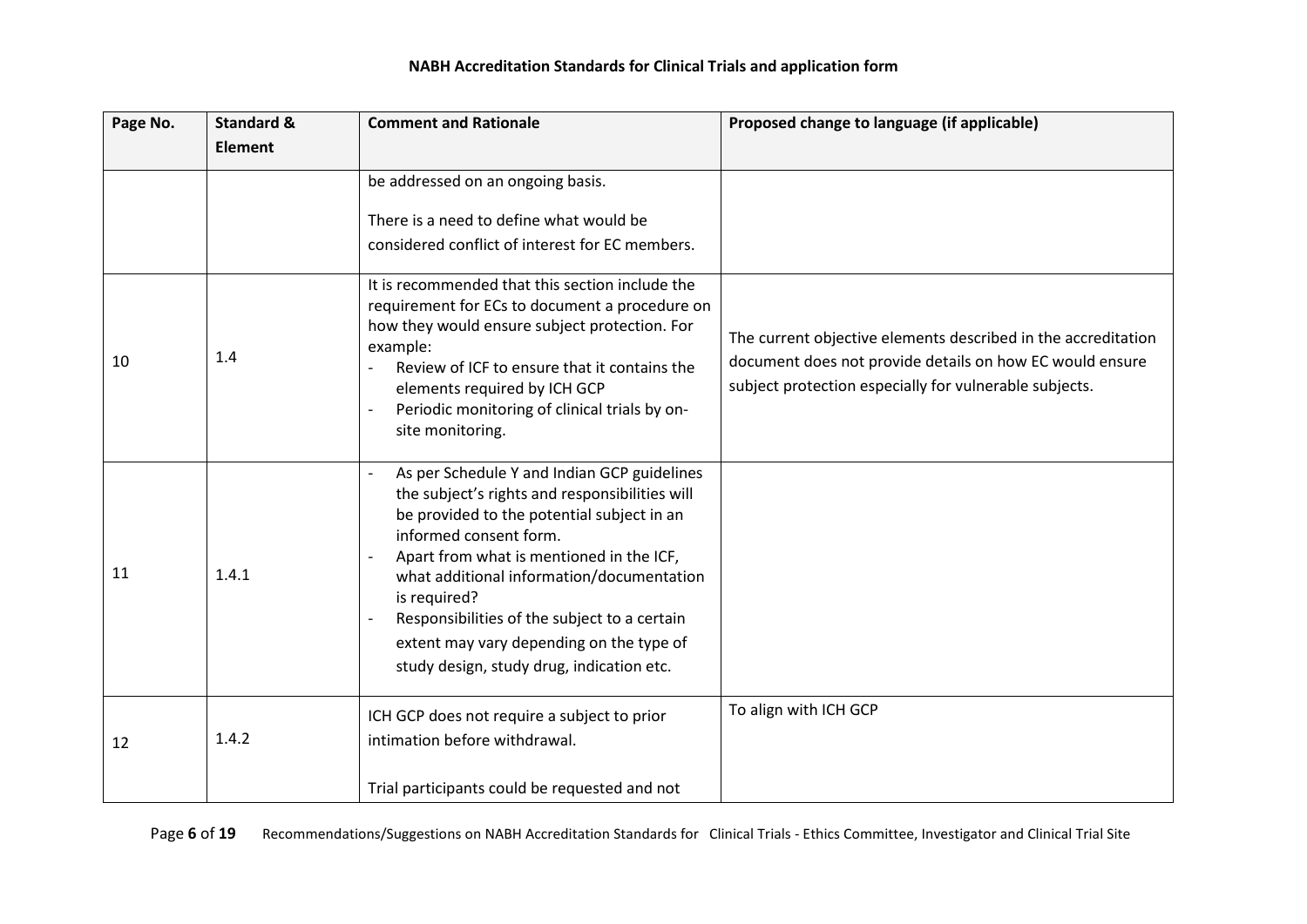| Page No. | <b>Standard &amp;</b> | <b>Comment and Rationale</b>                                                                                                                                                                                                       | Proposed change to language (if applicable)                                                                                                                                                                        |
|----------|-----------------------|------------------------------------------------------------------------------------------------------------------------------------------------------------------------------------------------------------------------------------|--------------------------------------------------------------------------------------------------------------------------------------------------------------------------------------------------------------------|
|          | <b>Element</b>        |                                                                                                                                                                                                                                    |                                                                                                                                                                                                                    |
|          |                       | insisted for "Prior intimation" of withdrawal.                                                                                                                                                                                     |                                                                                                                                                                                                                    |
|          |                       | It is recommended to revise the sentence<br>accordingly.                                                                                                                                                                           |                                                                                                                                                                                                                    |
| 13       | 1.4.3                 | There is no specific assessment for assuring<br>comprehension by the subject. There is an<br>affirmation obtained from patient in ICF (I have<br>read an understood statement).<br>Example. Can documentation of ICF process by PI | 1.4.3 Subjects shall be informed and comprehend (initial and<br>ongoing) of the associated risks and benefits of the trial.                                                                                        |
|          |                       | be made mandatory for EC to check this<br>requirement?                                                                                                                                                                             |                                                                                                                                                                                                                    |
| 14       | 1.4.6                 | The compensation should be clarified as "for<br>travel or any other relevant logistic expenses"<br>incurred for the participation to avoid any<br>confusion with compensation for study related<br>injury/death/.                  | 1.4.6. Compensation for travel and other relevant expenses<br>provided to subjects for participation in the trial shall be<br>appropriate and as per the rules and regulation and is<br>reflected in the contract. |
| 15       | 1.4.8                 | Compensation should be for research related<br>injury                                                                                                                                                                              | 1.4.8 Compensation for research related Injury to the subject<br>shall be as per Drugs and Compensation (First Amendment)<br>rule 122 DAB and any amendments thereby and monitored for<br>non compliance.          |
|          |                       | <b>OR</b>                                                                                                                                                                                                                          | <b>OR</b>                                                                                                                                                                                                          |
|          |                       | As per the Appendix XII of Schedule Y the                                                                                                                                                                                          | Compensation for injury to the subject is paid by the sponsor<br>within the framework of applicable regulations shall be as per                                                                                    |

Page 7 of 19 Recommendations/Suggestions on NABH Accreditation Standards for Clinical Trials - Ethics Committee, Investigator and Clinical Trial Site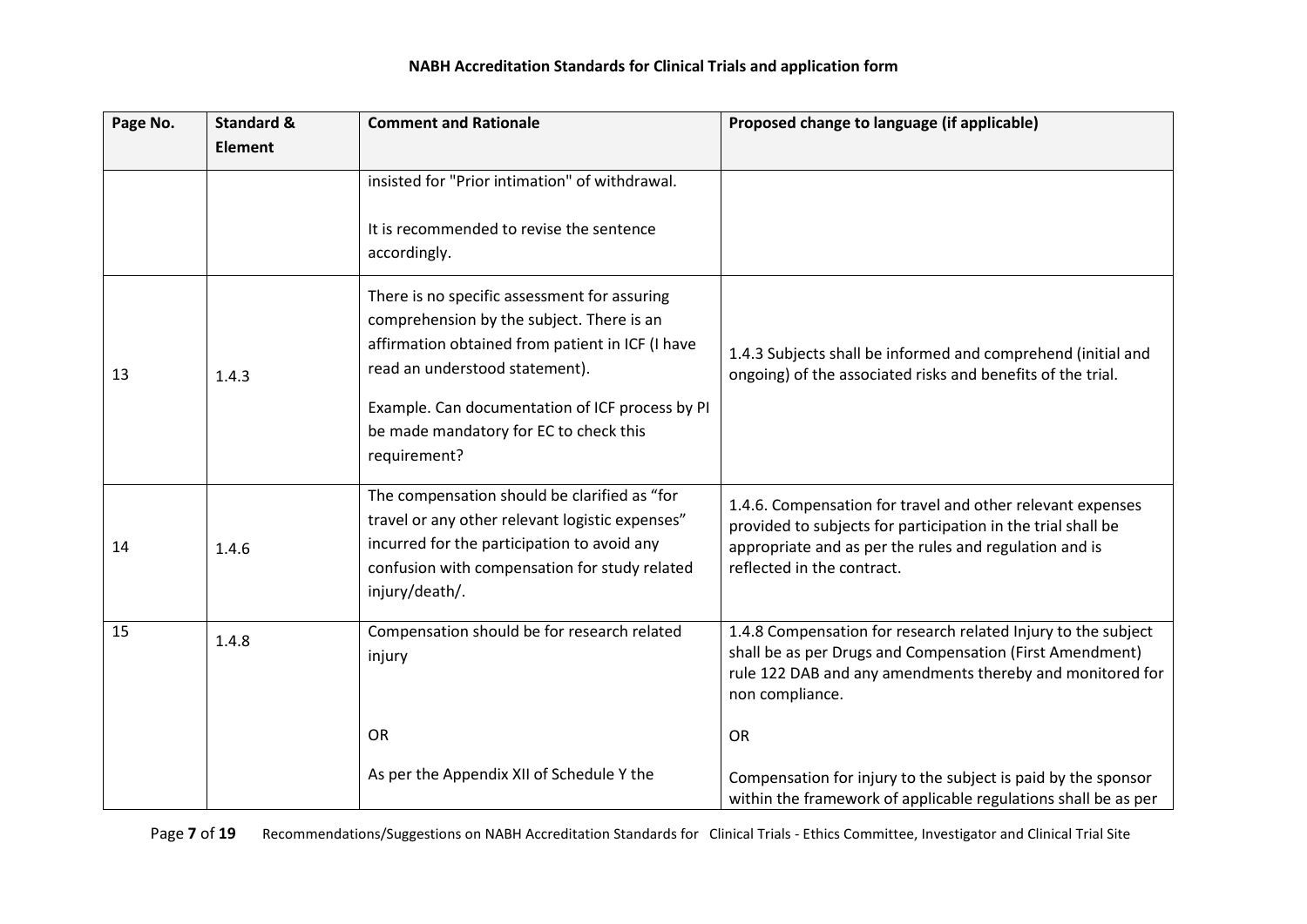| Page No. | <b>Standard &amp;</b> | <b>Comment and Rationale</b>                                                                                                                                                                                                                     | Proposed change to language (if applicable)                                                                                                                                                                                                                                      |
|----------|-----------------------|--------------------------------------------------------------------------------------------------------------------------------------------------------------------------------------------------------------------------------------------------|----------------------------------------------------------------------------------------------------------------------------------------------------------------------------------------------------------------------------------------------------------------------------------|
|          | <b>Element</b>        |                                                                                                                                                                                                                                                  |                                                                                                                                                                                                                                                                                  |
|          |                       | Independent Expert Committee constituted by<br>the regulator and DCGI determine the causality<br>of the SAE and quantum of compensation. Hence<br>the rewording for 1.4.6 is suggested for<br>appropriate interpretation.                        | the rules and regulations and monitored for noncompliance.                                                                                                                                                                                                                       |
| 16       | 1.6.4                 | The informed consent process does not involve<br>EC representation. It is the Investigator's<br>responsibility. Hence the change in wording<br>suggested.                                                                                        | 1.6.4 Ethics Committee reviews the informed consent<br>processes proposed to be followed at the site or PI and for a<br>particular study to ensure that subject/LAR are provided<br>appropriate information, adequate time is given and impartial<br>witness used as applicable. |
| 17       | 1.6.6                 | The change is suggested as per the terminology<br>used in Schedule Y as 'Special population' instead<br>of group.<br>Currently the rules do not define how these<br>populations should be protected by EC.                                       | 1.6.6 Proposals involving special group population and<br>vulnerable population shall be evaluated as per rules and<br>regulations.                                                                                                                                              |
| 18       | 1.6.7                 | Site Contract (Clinical Trial Agreement) is a<br>detailed and legal document. It would be<br>important that ethics committee reviews the<br>document in entirety.<br>Indian GCP guidelines and Schedule Y does<br>not have the term 'indemnity'. | 1.6.7 Contract and budget shall be reviewed evaluated, for the<br>contents to ensure their compliance with indemnity,<br>insurance, compensation, roles and responsibilities as per<br>applicable rules and regulations.                                                         |
| 19       | 1.6.8                 | The change suggested hereby is in<br>congruence with the section 1.6.2                                                                                                                                                                           | 1.6.8 Review of amendments to the originally approved<br>protocol, consent forms and investigators brochure shall be                                                                                                                                                             |

Page 8 of 19 Recommendations/Suggestions on NABH Accreditation Standards for Clinical Trials - Ethics Committee, Investigator and Clinical Trial Site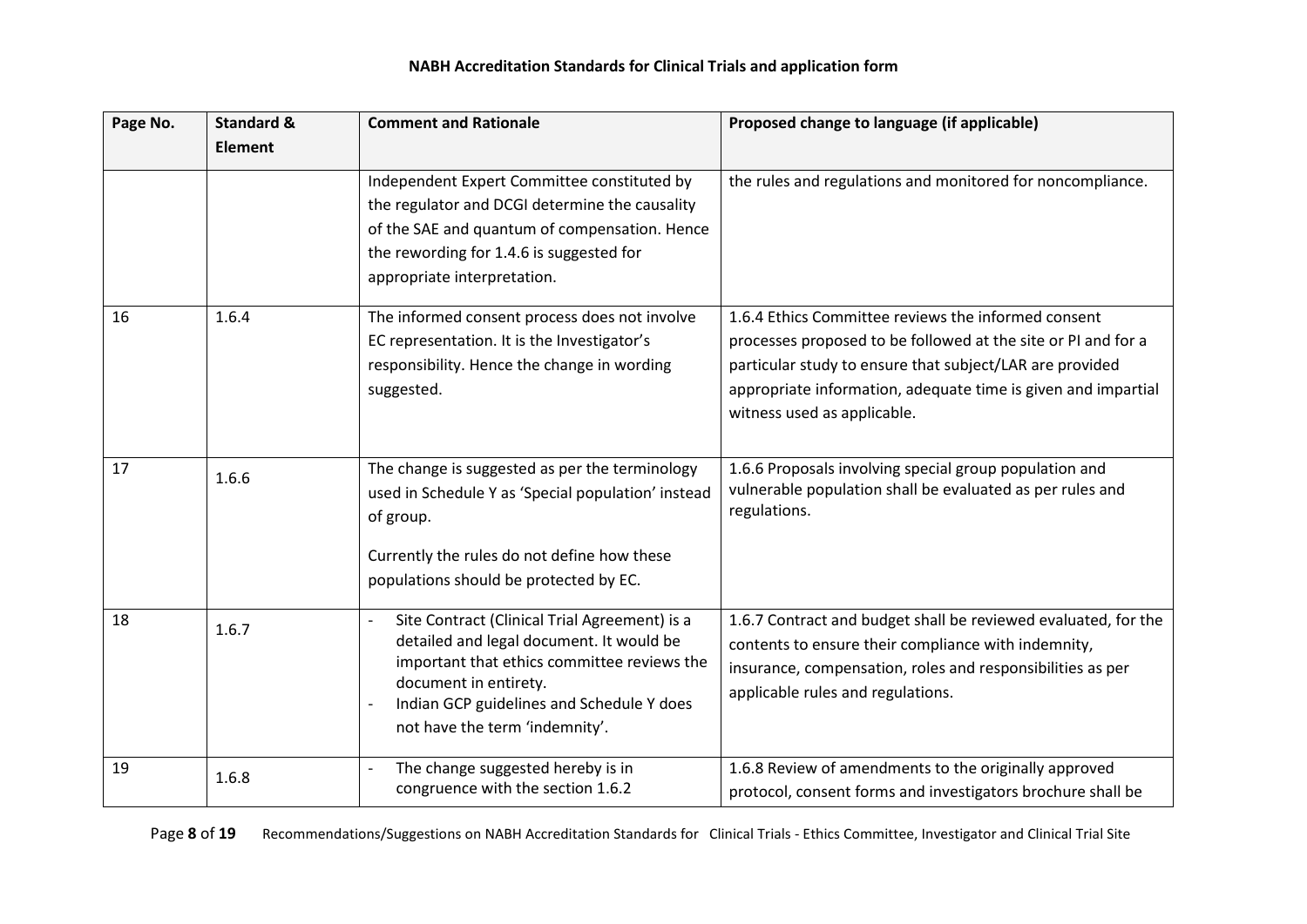| Page No. | <b>Standard &amp;</b>     | <b>Comment and Rationale</b>                      | Proposed change to language (if applicable)                                                                                     |
|----------|---------------------------|---------------------------------------------------|---------------------------------------------------------------------------------------------------------------------------------|
|          | <b>Element</b>            |                                                   |                                                                                                                                 |
|          |                           |                                                   | done in formal meetings to evaluate if any change in the risk                                                                   |
|          |                           |                                                   | Vs. benefit to trial subjects.                                                                                                  |
| 20       | 1.6.9                     | Periodic review of the trial should be done from  | 1.6.9 Periodic review of trial shall be done for continuation,                                                                  |
|          |                           | overall "safety" perspective rather than just     | risk evaluation and safety monitoring                                                                                           |
|          |                           | adverse events                                    | 0r                                                                                                                              |
|          |                           |                                                   | 1.6.9 Periodic review of trial shall be done for continuation,                                                                  |
|          |                           |                                                   | risk evaluation and adverse event monitoring. EC conducting<br>monitoring of site to ensure trial is conducted as per protocol, |
|          |                           |                                                   | GCP and applicable regulations                                                                                                  |
| 21       |                           | EC members with conflict of interest should       | 1.7.3 Conflict of interest shall be declared prior to the review                                                                |
|          | 1.7.3                     | "abstain" from voting when the proposal is being  | and members with conflicts should abstain voluntarily during                                                                    |
|          |                           | evaluated                                         | decision making process is documented                                                                                           |
|          |                           |                                                   |                                                                                                                                 |
|          |                           | It should be clarified that ethics committee      | 1.7.7 Serious adverse events shall be analysed and                                                                              |
|          |                           | would employ the formulae laid down by Drugs      | compensation amount assessed employing the formulae laid                                                                        |
| 22       | 1.7.7                     | and Compensation (First Amendment) rule 122       | down by Drugs and Compensation (First Amendment) rule 122                                                                       |
|          |                           | DAB and any amendments thereafter to derive       | DAB and any amendments thereby and reported to regulatory<br>authority as per rules and regulations.                            |
|          |                           | compensation amount.                              |                                                                                                                                 |
|          |                           |                                                   |                                                                                                                                 |
| 23       | 1.9 Self                  | It is recommended that this section be clarified  | To assist with practical implementation of the accreditation                                                                    |
|          | Assessment:<br>The Ethics | to explain what areas within the EC should be     | standards.                                                                                                                      |
|          | Committee has and         | self-assessed.                                    |                                                                                                                                 |
|          | follows                   | Clarity required how the self assessment will be  |                                                                                                                                 |
|          | documented                | done and who can do this. Can a third party audit |                                                                                                                                 |
|          | procedures for            | EC?                                               |                                                                                                                                 |
|          | self-assessment.          |                                                   |                                                                                                                                 |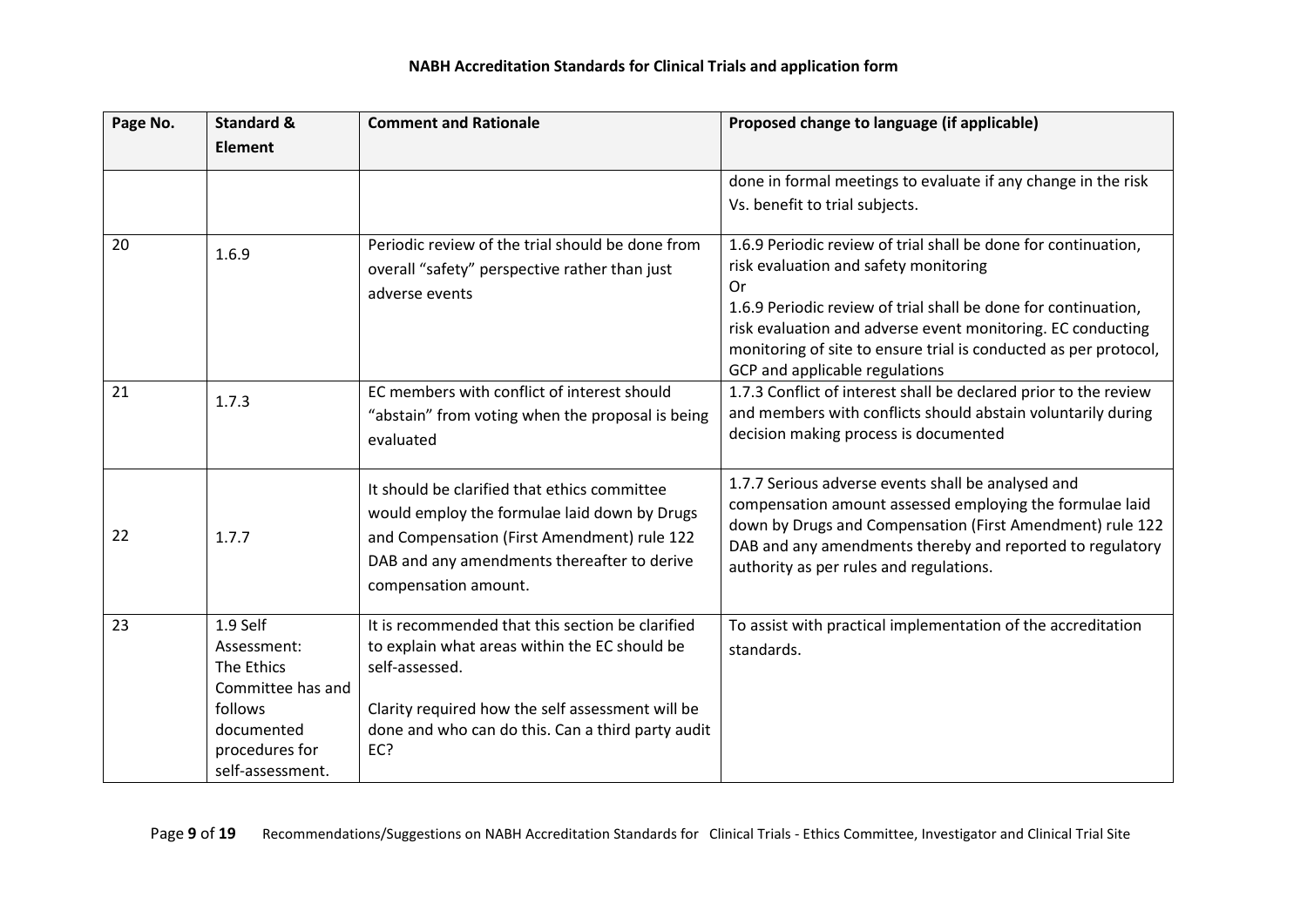| Page No. | <b>Standard &amp;</b><br><b>Element</b>                  | <b>Comment and Rationale</b>                                                                                                                                                                                                                                                                                                                                                                                                                                                                | Proposed change to language (if applicable)                                                                                                                                                                                                                                                                                                                                                                                                                                                                  |
|----------|----------------------------------------------------------|---------------------------------------------------------------------------------------------------------------------------------------------------------------------------------------------------------------------------------------------------------------------------------------------------------------------------------------------------------------------------------------------------------------------------------------------------------------------------------------------|--------------------------------------------------------------------------------------------------------------------------------------------------------------------------------------------------------------------------------------------------------------------------------------------------------------------------------------------------------------------------------------------------------------------------------------------------------------------------------------------------------------|
| 24       | 1.9.1<br>Periodic self-<br>assessments are<br>conducted. | One of the objective element for clinical trial site<br>oversight under 3.6.1 requires the clinical trial<br>site to ensure regulatory compliance of ethics<br>committee functioning                                                                                                                                                                                                                                                                                                        | 1.9.1 Periodic self-assessments are conducted in collaboration<br>with the clinical trial site or management.                                                                                                                                                                                                                                                                                                                                                                                                |
|          |                                                          | <b>Section2: Accreditation of Investigator</b>                                                                                                                                                                                                                                                                                                                                                                                                                                              |                                                                                                                                                                                                                                                                                                                                                                                                                                                                                                              |
| 25       | Section 2                                                | An investigator should be familiar with the<br>GCP guidelines for conduct of clinical trials.<br>As per Schedule Y; 'Responsibilities of the<br>Investigator(s):' The Investigator(s) shall be<br>responsible for the conduct of the trial<br>according to the protocol and the GCP<br>Guidelines and also for compliance as per the<br>undertaking given in Appendix VII."<br>Many specialists have their MBBS degree<br>registered with MCI but not their PG<br>qualification registered. | Objective of Section 2: Investigators are adequately qualified,<br>experienced and knowledgeable in procedures of conduct of<br>clinical trials processes, ethical issues and applicable rules and<br>regulations, GCP guidelines for conduct of clinical trials<br>ensuring data integrity and protection of subject rights, safety<br>and wellbeing<br>Outcome of Section 2:<br>- Clinical trial conduct is ethical and in compliance with the<br>applicable rules and regulations and the GCP guidelines. |
| 26       | 2.1.1e                                                   | In case of new Principle Investigator's their past<br>experience as a research coordinator/sub<br>investigator in the past 2 years should be<br>considered                                                                                                                                                                                                                                                                                                                                  | 2.1.1 e) Have knowledge and expertise in the area being<br>studied in a particular trial. Should have experience of<br>minimum two years in clinical trial/research as either an<br>Investigator/co-investigator.                                                                                                                                                                                                                                                                                            |

Page 10 of 19 Recommendations/Suggestions on NABH Accreditation Standards for Clinical Trials - Ethics Committee, Investigator and Clinical Trial Site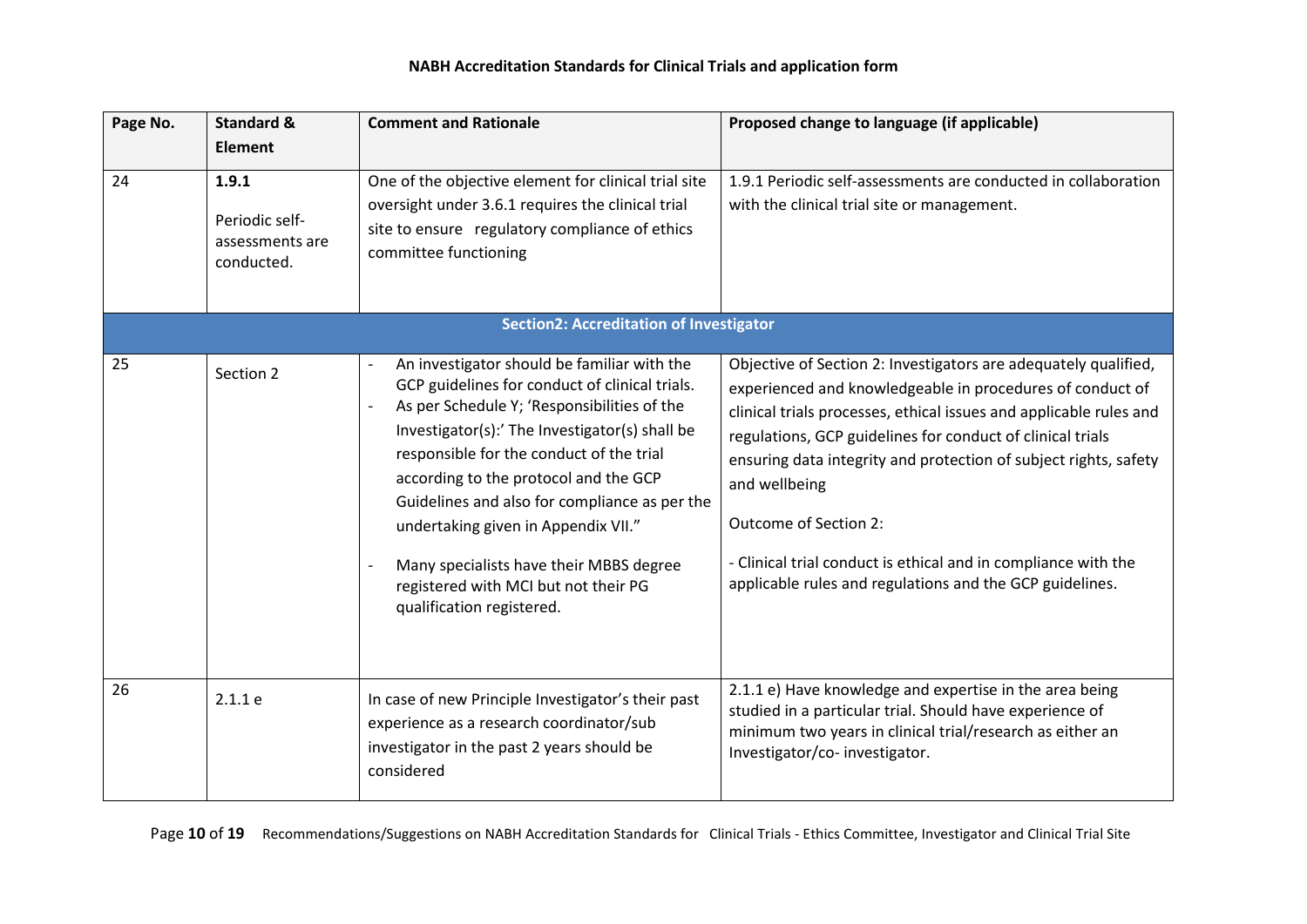| Page No. | <b>Standard &amp;</b>     | <b>Comment and Rationale</b>                                                                                                                                                                                                                                                                                                                                                                                                                                                                                                                                           | Proposed change to language (if applicable)                                                                            |
|----------|---------------------------|------------------------------------------------------------------------------------------------------------------------------------------------------------------------------------------------------------------------------------------------------------------------------------------------------------------------------------------------------------------------------------------------------------------------------------------------------------------------------------------------------------------------------------------------------------------------|------------------------------------------------------------------------------------------------------------------------|
|          | <b>Element</b>            |                                                                                                                                                                                                                                                                                                                                                                                                                                                                                                                                                                        |                                                                                                                        |
| 27       | 2.1.1(e)                  | It is recommended to limit this requirement to<br>'Should have knowledge and expertise in the<br>area being studied in a particular trial', to allow<br>new investigators to apply for accreditation<br>It is recommended that this section includes<br>what documents will need to be submitted by<br>the investigator to the accreditation body to<br>assess their qualifications and experience.<br>It is recommended that this section includes the<br>requirement of investigator training in local<br>regulations, in addition to the ICH GCP and Indian<br>GCP. |                                                                                                                        |
| 28       | 2.1.3                     | 1. Rewording because<br>The staff might be employed by the<br>institution or by PI for the particular<br>study.<br>the requirement of number of staff may<br>vary depending on the tasks or functions<br>to be performed.<br>2. The term "Qualified staff" is subjective and<br>hence requesting to specify the definition of the<br>staff and qualification benchmark.                                                                                                                                                                                                | 2.1.3 Investigator has adequate number of qualified staff<br>allocated in adequate number for proper conduct of trial. |
| 29       | 2.2.1, 2.2.2 and<br>2.2.3 | It is recommended that these sections include                                                                                                                                                                                                                                                                                                                                                                                                                                                                                                                          |                                                                                                                        |

Page 11 of 19 Recommendations/Suggestions on NABH Accreditation Standards for Clinical Trials - Ethics Committee, Investigator and Clinical Trial Site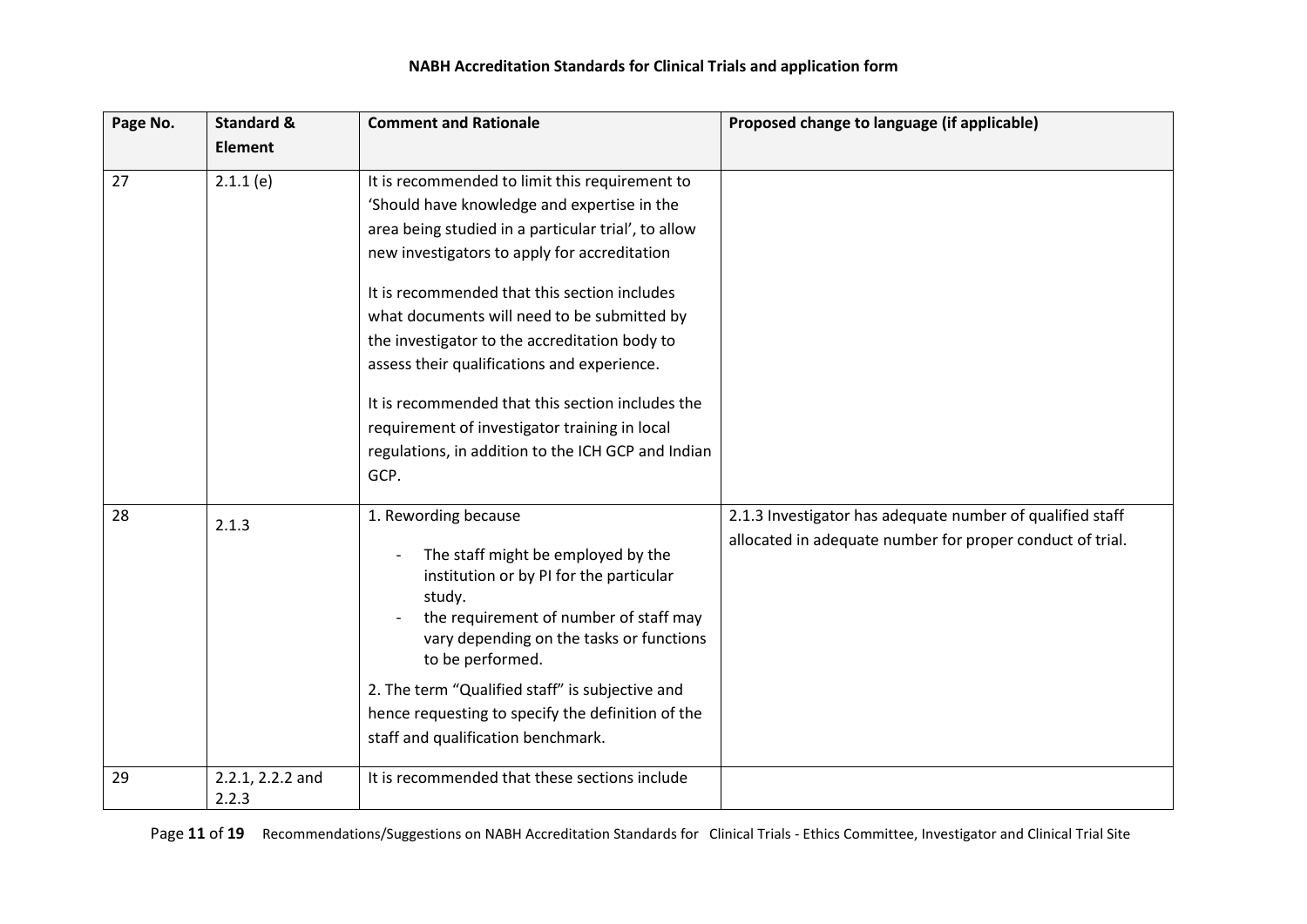| Page No. | <b>Standard &amp;</b> | <b>Comment and Rationale</b>                                                                                                                                                                                                                                                                                                                                                     | Proposed change to language (if applicable) |
|----------|-----------------------|----------------------------------------------------------------------------------------------------------------------------------------------------------------------------------------------------------------------------------------------------------------------------------------------------------------------------------------------------------------------------------|---------------------------------------------|
|          | <b>Element</b>        |                                                                                                                                                                                                                                                                                                                                                                                  |                                             |
|          |                       | the documents required to be submitted by the                                                                                                                                                                                                                                                                                                                                    |                                             |
|          |                       | investigator to the accreditation body to assess                                                                                                                                                                                                                                                                                                                                 |                                             |
|          |                       | their compliance to sections 2.2.1, 2.2.2 and                                                                                                                                                                                                                                                                                                                                    |                                             |
|          |                       | 2.2.3 of this accreditation standard.                                                                                                                                                                                                                                                                                                                                            |                                             |
|          |                       | It is also recommended to include<br>provision for new investigators seeking<br>accreditation, who does not have any<br>prior experience of conducting clinical<br>trials                                                                                                                                                                                                        |                                             |
| 30       | 2.3 to 2.7            | It is recommended that documents required to                                                                                                                                                                                                                                                                                                                                     |                                             |
|          |                       | be submitted by the investigator to the                                                                                                                                                                                                                                                                                                                                          |                                             |
|          |                       | accreditation body to assess their compliance to                                                                                                                                                                                                                                                                                                                                 |                                             |
|          |                       | sections 2.3 to 2.7 of this standard, be included                                                                                                                                                                                                                                                                                                                                |                                             |
|          |                       | in the accreditation document.                                                                                                                                                                                                                                                                                                                                                   |                                             |
| 31       | 2.7.1                 | It is recommended that this section is revised to<br>reflect that investigator should have procedures<br>in place to check that the EC associated with the<br>institution has been accredited.<br>It is not clear what is meant by 'Approval of the<br>accredited Ethics Committee and regulatory<br>authority shall be obtained before initiation of<br>the study at the site'. |                                             |
|          |                       | It is recommended to revise the sentence as<br>deemed appropriate.                                                                                                                                                                                                                                                                                                               |                                             |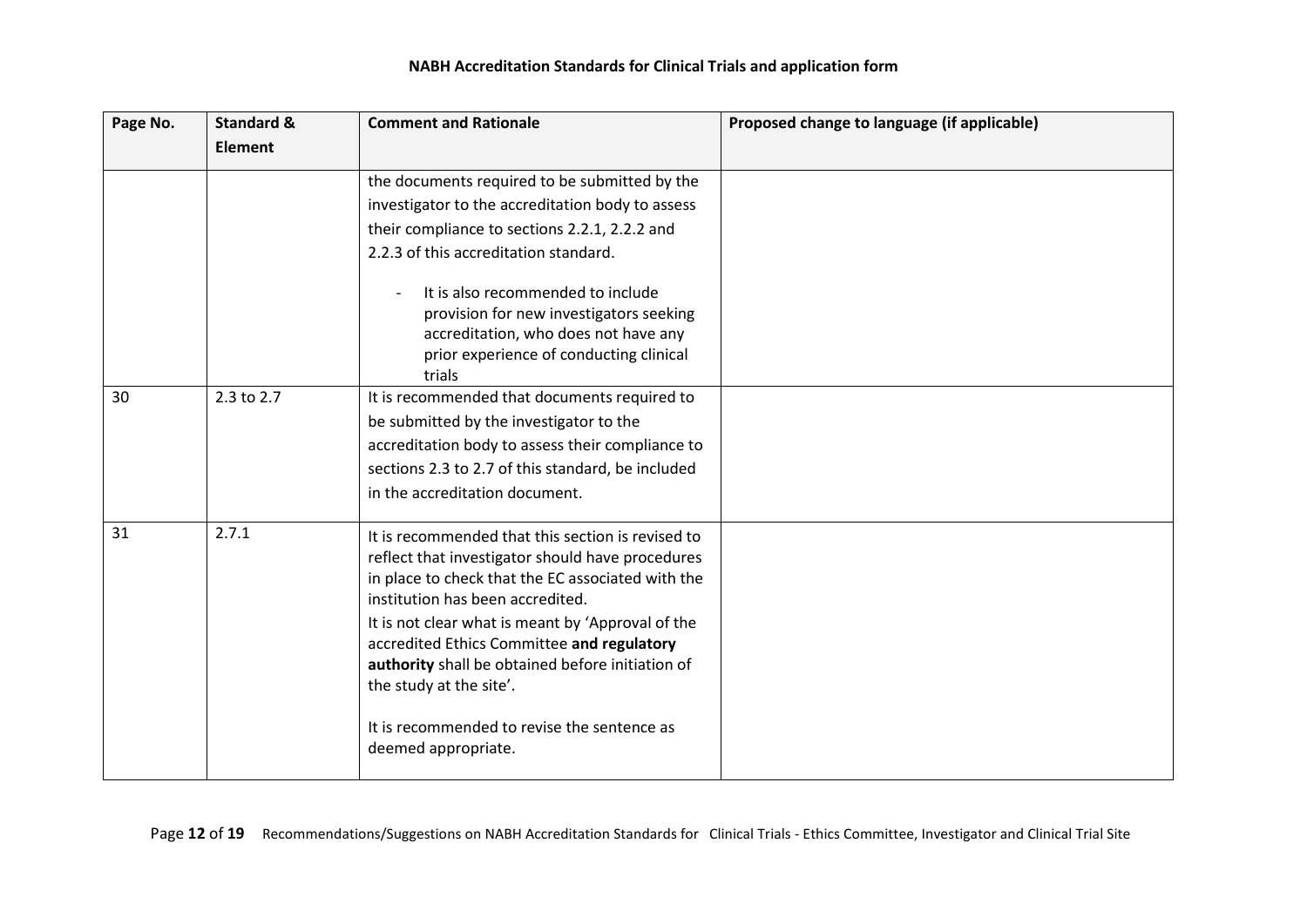| Page No. | <b>Standard &amp;</b> | <b>Comment and Rationale</b>                                                                                                                                                                                                                                                                                                                                             | Proposed change to language (if applicable)                                                                                                                                                                                                                             |
|----------|-----------------------|--------------------------------------------------------------------------------------------------------------------------------------------------------------------------------------------------------------------------------------------------------------------------------------------------------------------------------------------------------------------------|-------------------------------------------------------------------------------------------------------------------------------------------------------------------------------------------------------------------------------------------------------------------------|
|          | <b>Element</b>        |                                                                                                                                                                                                                                                                                                                                                                          |                                                                                                                                                                                                                                                                         |
| 32       | 2.3.8                 | This additional text is suggested to be<br>added in accordance with the<br>requirements stated in Office orders<br>issued dated 3 Jul 2014 by the CDSCO<br>and Ranjit Roy Chaudhury committee<br>report.                                                                                                                                                                 | 2.3.8 Investigator shall provide adequate medical care and<br>safety management of trial subjects and reports and analyses<br>serious adverse events as per applicable rules and regulations.                                                                           |
| 33       | 2.4.2                 | For being more specific.                                                                                                                                                                                                                                                                                                                                                 | 2.4.2 Investigator shall obtain ethics committee approval for<br>the Patient Information Sheet and Informed Consent<br>Document to be used in the clinical trial provided to<br>subject/LAR.                                                                            |
| 34       | 2.4.3                 | As per Schedule Y; Informed Consent (ii)-If the<br>Subject or his/her legally acceptable<br>representative is unable to read/write - an<br>impartial witness should be present during the<br>entire informed consent process who must<br>append his/her signatures to the consent form.<br>Need to define who can be considered LAR/IW                                   | 2.4.3 The Subject/Legally Acceptable Representative/Impartial<br>witness shall be adequately informed to understand the<br>information given in the informed consent document.                                                                                          |
| 35       | 2.5.3 and 2.5.4       | We believe the contents in 2.5.3 and<br>2.5.4 is repetitive except the death event<br>outcome. Irrespective of outcome of<br>SAE, the investigator will have to follow<br>the reporting requirements. Hence we<br>can combine the 2 points.<br>The Schedule Y requires PI to report the<br>SAE to sponsor/representative, EC and<br>DCGI (& independent expert committee | 2.5.3 Investigator reports all serious adverse events as per the<br>regulatory requirements to the Ethics Committee and<br>regulatory authorities and<br>2.5.4 Investigator follows ethics committee recommendation<br>to terminate or suspend a trial (as applicable). |

Page 13 of 19 Recommendations/Suggestions on NABH Accreditation Standards for Clinical Trials - Ethics Committee, Investigator and Clinical Trial Site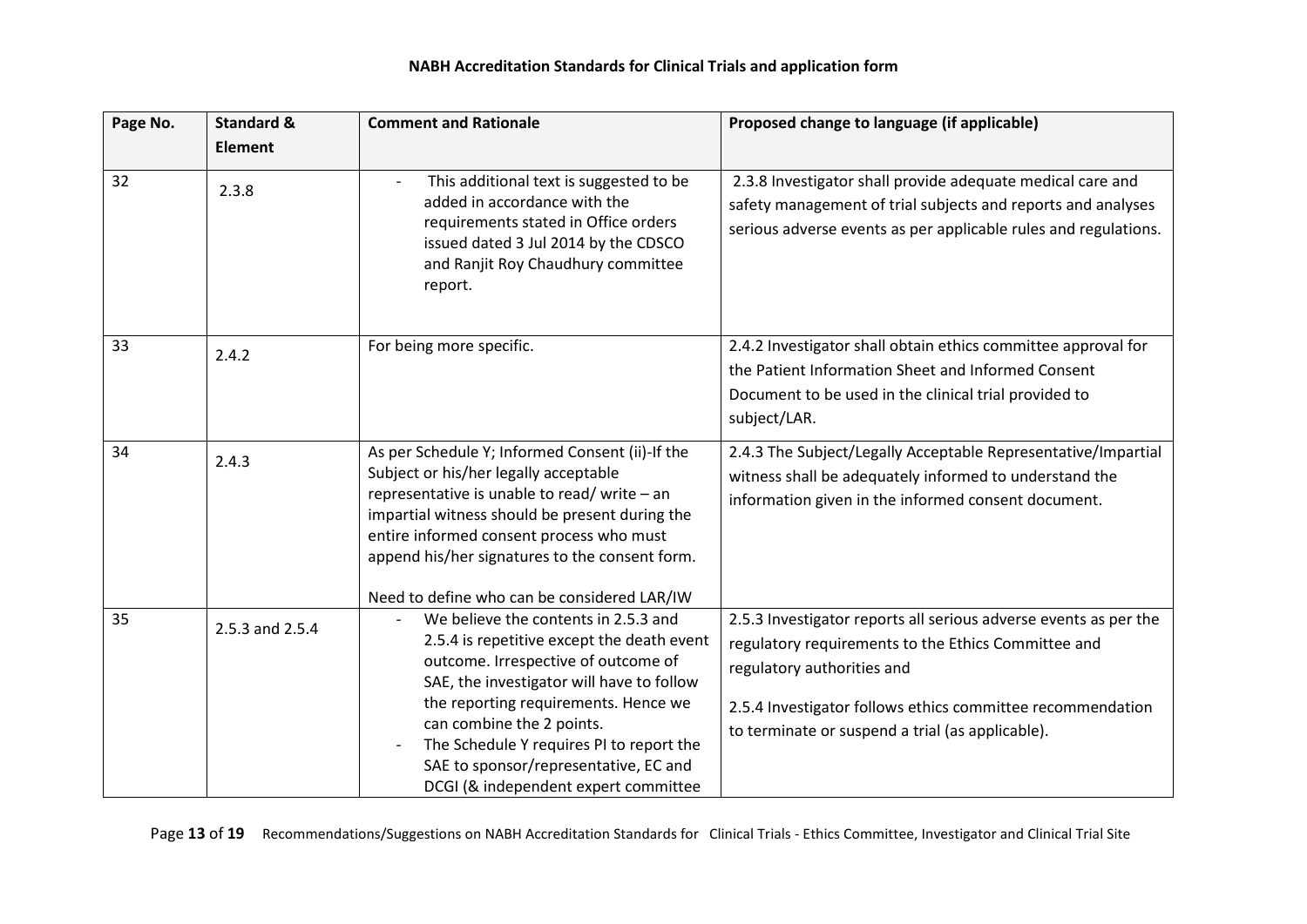| Page No. | <b>Standard &amp;</b> | <b>Comment and Rationale</b>                                                                                                                                                                                                                                                                                                                       | Proposed change to language (if applicable)                                                                                                                                                                                                                                                |
|----------|-----------------------|----------------------------------------------------------------------------------------------------------------------------------------------------------------------------------------------------------------------------------------------------------------------------------------------------------------------------------------------------|--------------------------------------------------------------------------------------------------------------------------------------------------------------------------------------------------------------------------------------------------------------------------------------------|
|          | <b>Element</b>        |                                                                                                                                                                                                                                                                                                                                                    |                                                                                                                                                                                                                                                                                            |
|          |                       | in case of death). The language in the<br>proposed accreditation standards<br>document appears incomplete and<br>hence broader text is recommended.<br>The recommendation of EC for<br>termination or suspension of trial should<br>be a separate point to avoid it linking it<br>only with SAEs.                                                  |                                                                                                                                                                                                                                                                                            |
| 36       | 2.5.6                 | The deviations from protocol or GCP guidelines<br>should be analysed and corrective action taken<br>to prevent them in future.                                                                                                                                                                                                                     | 2.5.6 Protocol deviations or any transgression of the principles<br>embodied in GCP affecting safety of subjects and integrity of<br>data shall be reported to the ethics committee, analyzed and<br>accordingly appropriate action be taken, if need arises,<br>without prior intimation. |
| 37       | 2.7.1                 | There may be a time difference in the issuance of<br>accreditation to ethics committee, site and<br>investigator at a particular hospital. Moreover<br>the current regulation does not state have the<br>approval of the study to be from only accredited<br>ethics committee. Hence we suggest removing<br>the word 'accredited' in this section. | 2.7.1 Approval of the study from accredited Ethics Committee<br>registered with the DCGI and regulatory authority shall be<br>obtained before initiation of the study at the site.                                                                                                         |
| 38       | 2.7.9                 | Suggested to add the minimum frequency as<br>annual considering the Indian GCP guidelines -<br>section 2.4.2.6. Decision Making Process and<br>Point no. 38 of Appendix V - Essential<br>Documents for the conduct of clinical trial.                                                                                                              | 2.7.9 Periodic status report (annually at the minimum) of<br>clinical trial shall be submitted to the Ethics Committee and<br>recommendations shall be followed accordingly.                                                                                                               |
|          |                       | <b>Section3: Accreditation of Clinical Trial Sites</b>                                                                                                                                                                                                                                                                                             |                                                                                                                                                                                                                                                                                            |
| 39       | 3.1 to 3.6            | It is recommended that documents<br>required to be submitted by the clinical                                                                                                                                                                                                                                                                       | To assist with practical implementation of the accreditation<br>standards.                                                                                                                                                                                                                 |

Page 14 of 19 Recommendations/Suggestions on NABH Accreditation Standards for Clinical Trials - Ethics Committee, Investigator and Clinical Trial Site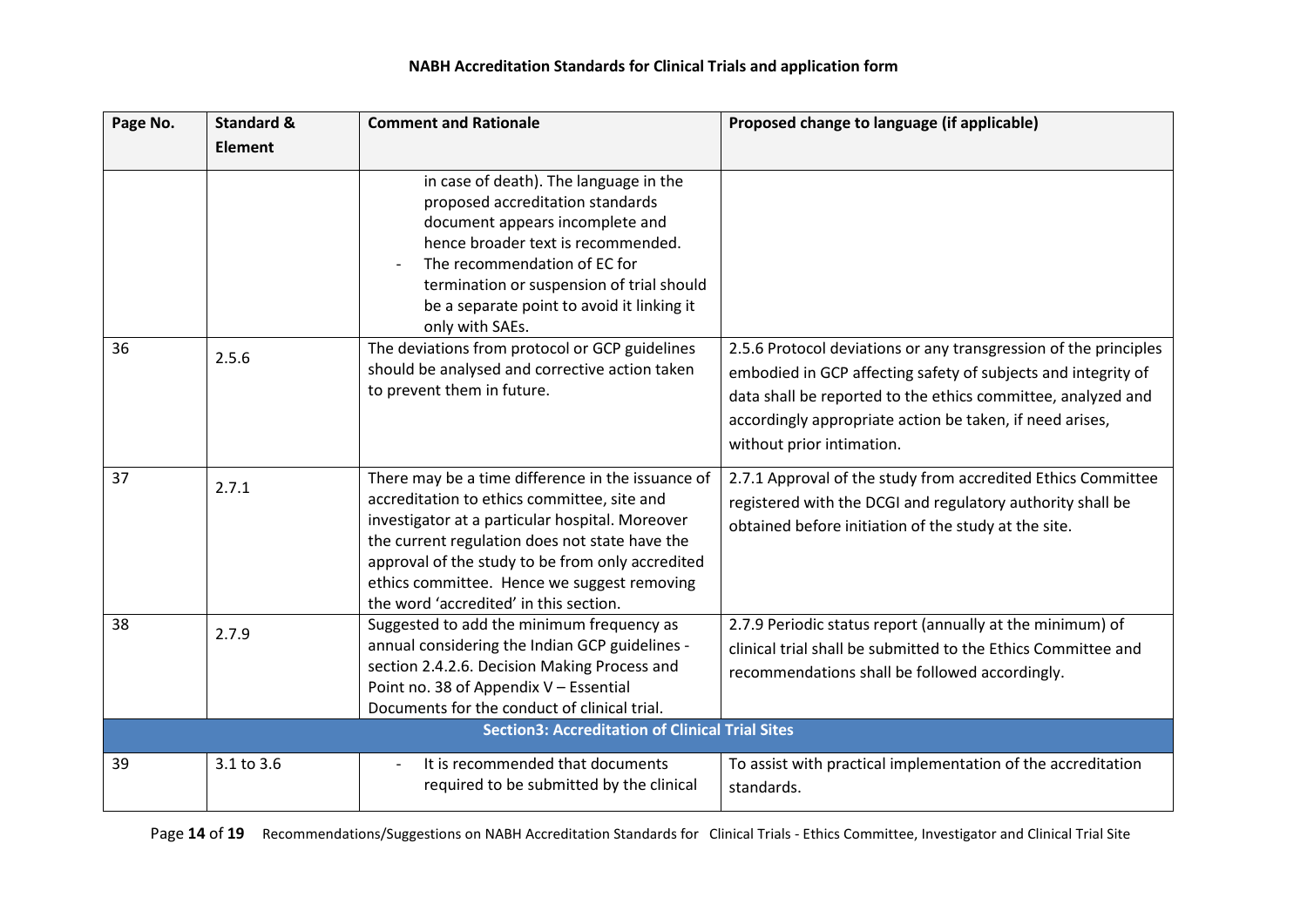| Page No. | <b>Standard &amp;</b>             | <b>Comment and Rationale</b>                                                                                                                                                                                                                                                                                       | Proposed change to language (if applicable)                                                                                                                                      |
|----------|-----------------------------------|--------------------------------------------------------------------------------------------------------------------------------------------------------------------------------------------------------------------------------------------------------------------------------------------------------------------|----------------------------------------------------------------------------------------------------------------------------------------------------------------------------------|
|          | <b>Element</b>                    |                                                                                                                                                                                                                                                                                                                    |                                                                                                                                                                                  |
|          |                                   | trial site to the accreditation body to<br>assess their compliance to sections 3.1 to<br>3.6 of this standard, be included in the<br>accreditation document.                                                                                                                                                       |                                                                                                                                                                                  |
| 40       | 3.3.1c                            | This additional text is suggested to be<br>added in accordance with the<br>requirements stated in Office orders<br>issued dated 03 Jul 2014 by the CDSCO<br>and Ranjit Roy Chaudhury committee<br>report.<br>It is the investigator/institution that can<br>provide the ancillary care to the subject<br>directly. | 3.3.1 c) Medical management of adverse events and provision<br>for ancillary care to the subject for brief illness                                                               |
| 41       | 3.3.1d                            | The Schedule Y and subsequent guidelines issued<br>by the DCGI has detailed process, responsibilities<br>for compensation to be paid in the event of study<br>related injury. Hence it is important for institute<br>to have well defined responsibilities in the<br>process of payment of compensation.           | 3.3.1 d) Adverse events and serious adverse events reporting<br>(including emergency care) and roles, responsibilities in<br>payment of compensation for trial injury            |
| 42       | 3.3.1p (new clause)               | We suggest that site should have the SOP in<br>place so as to ensure there is a consistency in<br>handling contracts (clinical trial agreements) in a<br>timely manner.                                                                                                                                            | 3.3.1 p) Regarding payments/financial support/honoraria<br>related to clinical trials                                                                                            |
| 43       | Section 3, 3.3.1q<br>(new clause) | It is important that site have a SOP for scheduled<br>maintenance and protection of hardware,<br>computer/electronic systems, internet in the<br>institution.                                                                                                                                                      | 3.3.1 q) Maintenance of computerised systems - hardware as<br>well as software - should be validated and a detailed<br>description of their use be produced and kept up-to-date. |
| 44       | 3.4.1                             | As per Schedule Y and Indian GCP<br>guidelines the subject's rights and<br>responsibilities will be provided to the                                                                                                                                                                                                | 3.4.1 Rights and responsibilities of subject shall be<br>documented.                                                                                                             |

Page 15 of 19 Recommendations/Suggestions on NABH Accreditation Standards for Clinical Trials - Ethics Committee, Investigator and Clinical Trial Site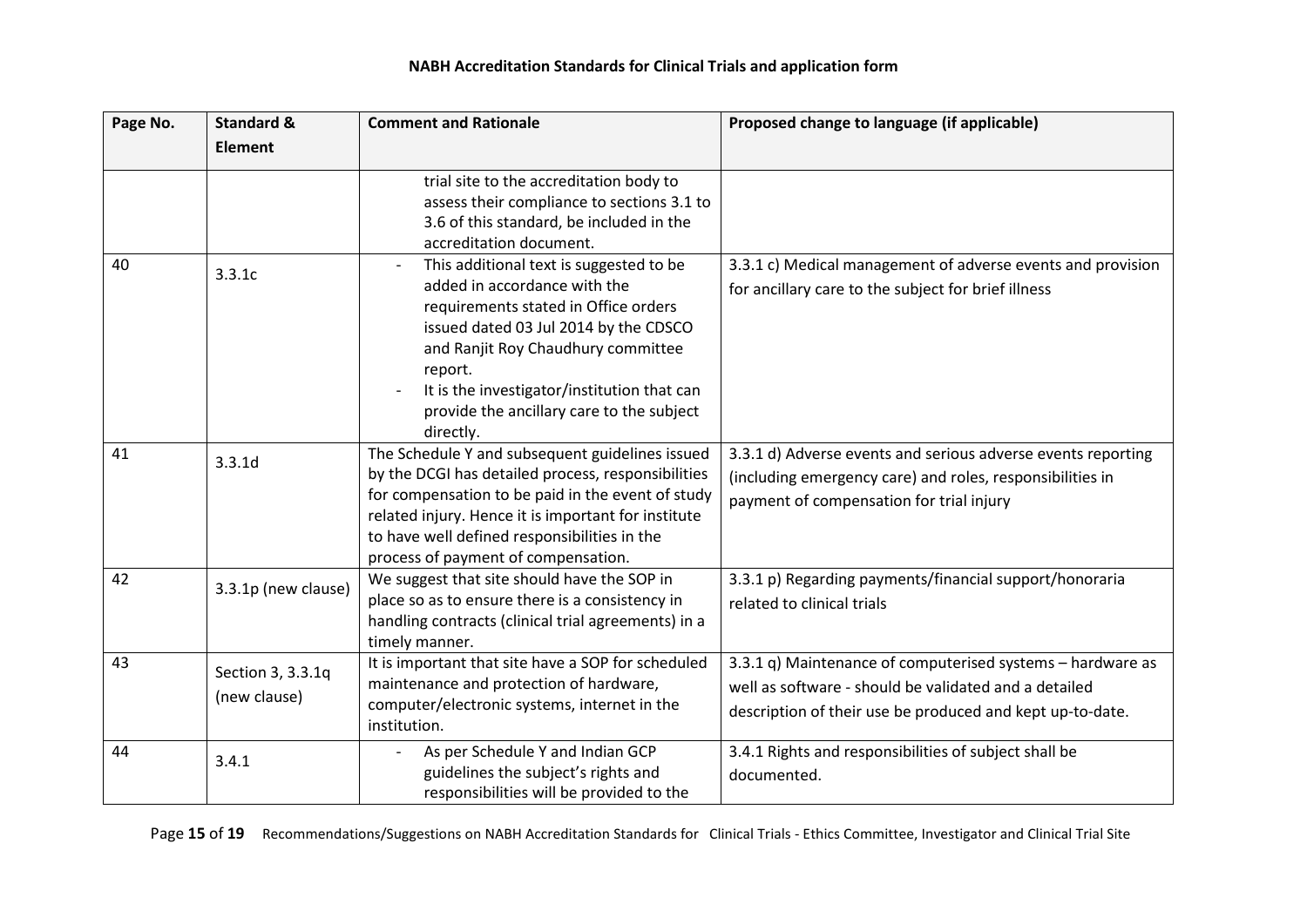| Page No. | <b>Standard &amp;</b>                                                                                                                                | <b>Comment and Rationale</b>                                                                                                                                                                                                                                                                                                                                                                       | Proposed change to language (if applicable)                                                                                                                                                                                                                                                                    |
|----------|------------------------------------------------------------------------------------------------------------------------------------------------------|----------------------------------------------------------------------------------------------------------------------------------------------------------------------------------------------------------------------------------------------------------------------------------------------------------------------------------------------------------------------------------------------------|----------------------------------------------------------------------------------------------------------------------------------------------------------------------------------------------------------------------------------------------------------------------------------------------------------------|
|          | <b>Element</b>                                                                                                                                       |                                                                                                                                                                                                                                                                                                                                                                                                    |                                                                                                                                                                                                                                                                                                                |
|          |                                                                                                                                                      | potential subject in an informed consent<br>form.<br>Responsibilities of the subject to a<br>certain extent may vary depending on<br>the type of study design, study drug,<br>indication etc                                                                                                                                                                                                       |                                                                                                                                                                                                                                                                                                                |
| 45       | 3.4.8                                                                                                                                                | This additional text is suggested to be<br>added in accordance with the<br>requirements stated in Office orders<br>dated 03 Jul 2014 issued by the CDSCO<br>and Ranjit Roy Chaudhury committee<br>report.<br>It is the investigator/institution that can<br>provide the ancillary care to the subject<br>directly.                                                                                 | 3.4.8 Adequate medical emergency care, ancillary care to the<br>subject for brief illness and safety shall be provided for trial<br>subject.                                                                                                                                                                   |
| 46       | 3.5.2                                                                                                                                                | It is important that site have a SOP for scheduled<br>maintenance and protection of hardware,<br>computer/electronic systems, internet in the<br>institution.                                                                                                                                                                                                                                      | 3.5.2 Subject files and clinical trial related<br>information/documentation (paper and/or electronic) shall be<br>well maintained. Maintenance of computerised systems -<br>hardware as well as software - should be validated and a<br>detailed description of their use be produced and kept up-to-<br>date. |
| 47       | 3.6.2 There shall be<br>a plan for<br>monitoring the<br>conduct of study<br>and addressing<br>deviations and<br>improvements are<br>made as required | Monitoring of clinical trials is a Sponsor<br>Responsibility according to ICH GCP. It is<br>recommended that this section be revised to<br>clarify that site should have a procedure in place<br>for addressing deviations and implementation of<br>corrective and preventive actions by the site to<br>ensure compliance to SOPs and applicable rules<br>and regulations To assist with practical |                                                                                                                                                                                                                                                                                                                |

Page 16 of 19 Recommendations/Suggestions on NABH Accreditation Standards for Clinical Trials - Ethics Committee, Investigator and Clinical Trial Site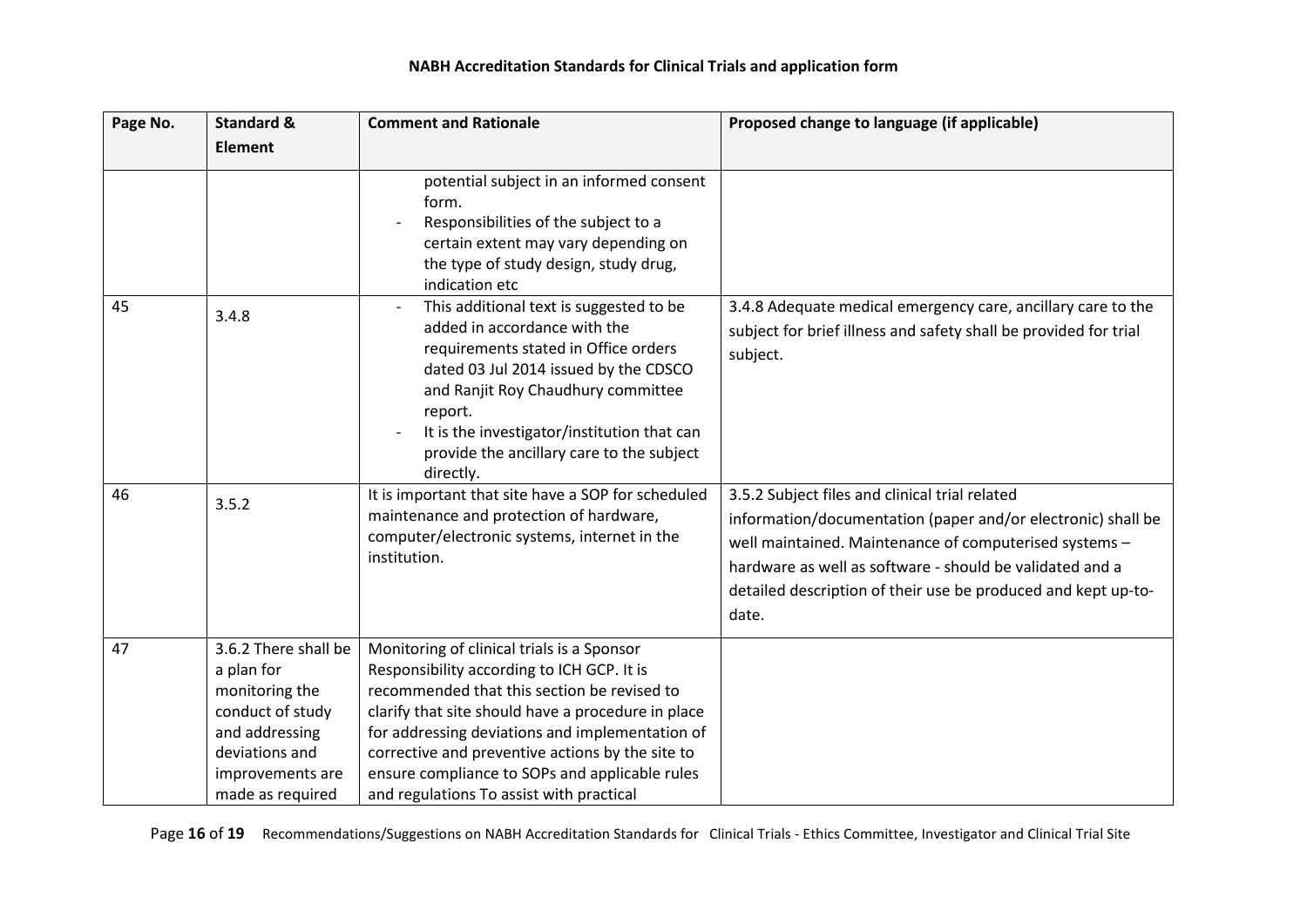| Page No. | <b>Standard &amp;</b>                                                          | <b>Comment and Rationale</b>                   | Proposed change to language (if applicable) |
|----------|--------------------------------------------------------------------------------|------------------------------------------------|---------------------------------------------|
|          | Element                                                                        |                                                |                                             |
|          | to ensure<br>compliance to<br>SOPs and<br>applicable rules<br>and regulations. | implementation of the accreditation standards. |                                             |

## **Comments on Format for Application for Accreditation:**

| Sr.            | <b>Section, Standard</b>                | <b>Suggestion/Comment</b>                                                                        | <b>Rationale for suggestion</b>                                          |
|----------------|-----------------------------------------|--------------------------------------------------------------------------------------------------|--------------------------------------------------------------------------|
| $\mathbf{1}$   | <b>Activities and Fee Structure</b>     | We suggest to bring clarity around the fees structure                                            | At bigger institutes there would be many                                 |
|                | Fee structure                           | and recommendations for the same so as to bring in                                               | number of investigators, sites, however it                               |
|                |                                         | efficiency in the process                                                                        | would be prudent to have the assessment                                  |
|                |                                         |                                                                                                  | visit for accreditation of all of them                                   |
|                |                                         | Will the fee include EC accreditation for the site?                                              | simultaneously.                                                          |
|                |                                         |                                                                                                  |                                                                          |
|                |                                         | In application form, the table mentions about Annual                                             |                                                                          |
|                |                                         | fee however the comment mentions below about the                                                 |                                                                          |
|                |                                         | validity to be for 3 years. Need to clarify if the sites                                         |                                                                          |
|                |                                         | have to pay annual fee every year even if the validity                                           |                                                                          |
|                |                                         | is provided for 3 years.                                                                         |                                                                          |
| $\overline{2}$ | Service Tax on Fees                     |                                                                                                  |                                                                          |
|                |                                         | Remove the specific figure of 12.36% Service tax and<br>instead use 'Service tax as applicable'. | The service tax provisions have<br>undergone a change and are subject to |
|                |                                         |                                                                                                  | change and hence we suggest to remove                                    |
|                |                                         |                                                                                                  |                                                                          |
|                |                                         |                                                                                                  | the figure 12.36%                                                        |
| 3              | <b>Guidance Notes:</b>                  | There are no specifics or limits stated for                                                      | There may differences, payment issues                                    |
|                | Expenses on travel, lodging/boarding of | these expenses and lacs clarity.                                                                 | and current requirement lacks clarity.                                   |

Page 17 of 19 Recommendations/Suggestions on NABH Accreditation Standards for Clinical Trials - Ethics Committee, Investigator and Clinical Trial Site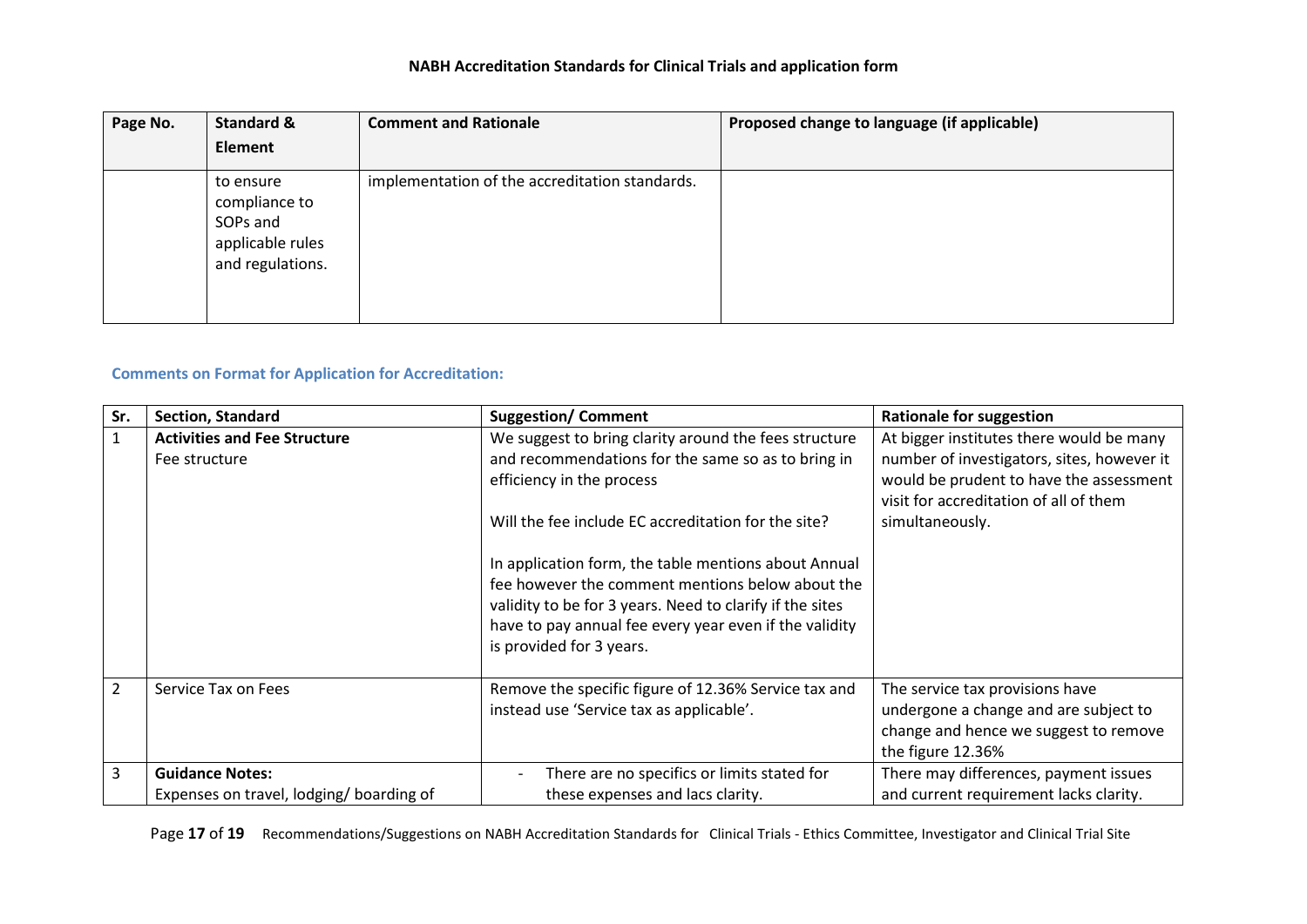|        | assessors                                                                                                                                                                                                                                                                                                     | Suggest there should fixed amount for these                                                                                                                                                                                                                                               |                                                               |
|--------|---------------------------------------------------------------------------------------------------------------------------------------------------------------------------------------------------------------------------------------------------------------------------------------------------------------|-------------------------------------------------------------------------------------------------------------------------------------------------------------------------------------------------------------------------------------------------------------------------------------------|---------------------------------------------------------------|
| 4<br>5 | The surveillance visit will be planned during<br>the 2nd year of accreditation which is usually<br>between 15-18 months.<br>NABH may call for an un-announced visit,<br>which could be a Surprise Assessment or<br>based on any concern/ feedback/ complaint<br>reported by any individual or organization or | expenses<br>Will there be an additional visit for<br>Reaccreditation/renewal of accreditation? If<br>yes, when??<br>Is site/Investigator/EC expected to bear the<br>expenses of this visit??<br>Clarity required is site/Investigator/EC expected to<br>bear the expenses of this visit?? | Need clarity<br>Need clarity.                                 |
| 6      | media.<br><b>General Information</b><br>1.b.<br>Reaccreditation cycle number                                                                                                                                                                                                                                  | The term needs explanatory note for the applicant to<br>choose correct number and details                                                                                                                                                                                                 |                                                               |
| 7      | Name and other details of the applicant<br>3. a. Ethics Committee<br><b>Accreditation Number or Application</b><br>acknowledgement Number                                                                                                                                                                     | Suggest to revise and state:<br>Accreditation Number (if the application is for<br>reaccreditation)<br>Add the explanation of what details/which<br>number is expected to be provided for<br>heading 'Application acknowledgement<br>Number'                                              | Need clarity                                                  |
| 8      | 3.c. Clinical Site<br>Number of (operational) beds in the<br>hospital/institution                                                                                                                                                                                                                             | Need clarity whether the number of beds in the<br>"whole hospital" or the number of beds in particular<br>unit (site) within the hospital" are required?                                                                                                                                  | Need clarity                                                  |
| 9      | 5. Ethics Committee Chairperson (For<br><b>Independent Ethics Committee)</b>                                                                                                                                                                                                                                  | Add the wording 'Institutional'                                                                                                                                                                                                                                                           | The requirement is applicable to<br>institutional EC as well. |
| 10     | <b>6. Accreditation Coordinator</b>                                                                                                                                                                                                                                                                           | Are there any specific requirements for this<br>person to be a coordinator?<br>Can there be separate person for<br>accreditation of EC, sites, investigator??                                                                                                                             | Need clarity                                                  |
| 11     | <b>List of Attached Reference documents</b><br><b>List of Trials</b>                                                                                                                                                                                                                                          | Clarity required whether the list of currently<br>ongoing trials reviewed by EC is required?                                                                                                                                                                                              | Need clarity                                                  |

Page 18 of 19 Recommendations/Suggestions on NABH Accreditation Standards for Clinical Trials - Ethics Committee, Investigator and Clinical Trial Site